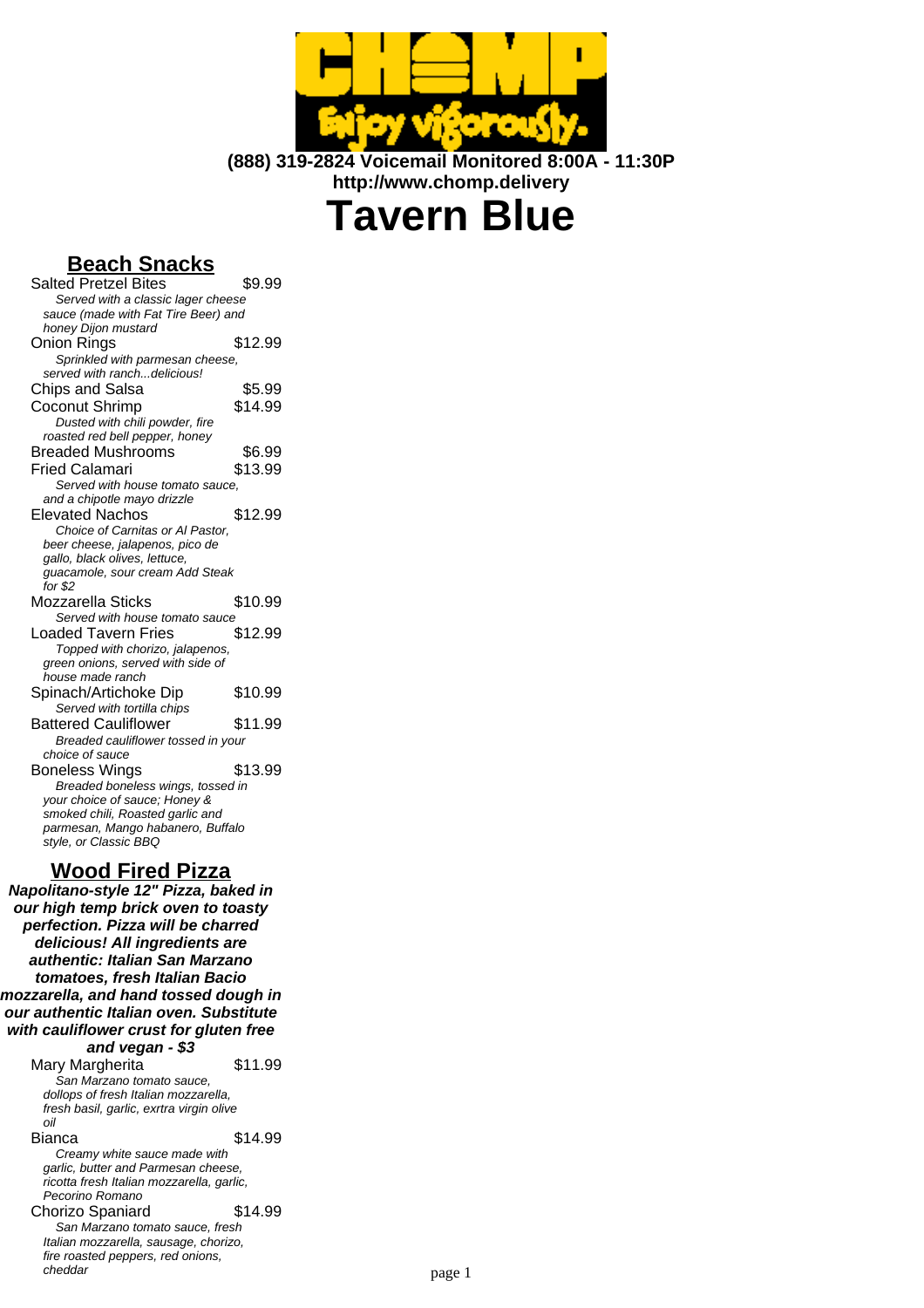Tavern Blue Meatza  $$15.99$ San Marzano tomato sauce, fresh Italian mozzarella, chorizo, pepperoni, bacon, sausage Tony Pepperoni \$12.99 San Marzano tomato sauce, fresh Italian mozzarella, pepperoni, and oregano Hawaiian \$13.99 San Marzano tomato sauce, fresh Italian mozzarella, prosciutto, pineapple Mediterranean \$14.99 San Marzano tomato sauce, fresh Italian mozzarella, feta cheese, Kalamata olives, marinated artichokes, cherry tomato, red onion Buffalo (Spicy Hot) \$13.99 Tavern's red hot Buffalo sauce, ranch sauce, chicken breast, blue cheese, fresh Italian mozzarella Alfredo \$13.99 Fresh Alfredo sauce, fresh Italian mozzarella, chicken breast, garlic, Italian herbs Tavern Supreme Pizza \$15.99 Pepperoni, Sausage, Mushrooms, Onions, Green Peppers, and Black **Olives** Taco Pizza  $$14.99$ Black beans/cheese base, seasoned ground beef, cheddar cheese, lettuce, tomatoes, tortilla chips, and jalapenos Carnitas Pizza \$15.99 Robertina salsa, fresh Italian mozzarella, sliced jalapenos, red onion, carnitas (braised pork), topped with cilantro and sliced avocado BBQ Chicken Pizza \$13.99 Fresh mozzarella, BBQ sauce, cheddar, red onions, topped with cilantro Pesto Chicken Pizza \$13.99 Pesto topped with tomatoes, bell peppers, broccoli, zucchini, olives, red onions, and feta cheese Build your Own Pizza \$10.00 Choice of sauce, cheese, and one topping Additional toppings are \$2

#### **Entree Salad**

**Choice of Dressing: Ranch, Blue Cheese, Honey Dijon, Parmesan Peppercorn, Hot Bacon, Italian, Greek Vinaigrette Add Grilled or Fried Chicken for \$3 Add Gulf Shrimp for \$5** Greek \$11.99 Kalamata olives, diced tomatoes, cucumber, red onion, oregano, feta vinaigrette. House Salad \$11.99 Mixed greens, diced tomatoes, red onions, croutons, hardboiled egg, and cheddar/mozzarella. Caesar Salad \$10.99 Romaine, dressing, croutons, parmesan cheese.

#### **Dinner Entrees**

Chicken Marsala \$17.99 Grilled triple citrus chicken marsala, mushroom cream sauce over a bed of seasonal vegetable medley and wild rice Fettuccine Alfredo with Chicken 7.99 Classic parmesan cream sauce, fettuccine noodle and grilled chicken. Substitute gulf shrimp for \$5 Substitute shrimp for \$2 Tavern Mac & Cheese \$12.99 Shells, Tavern beer cheese sauce, bacon, panko, more cheese, then page 2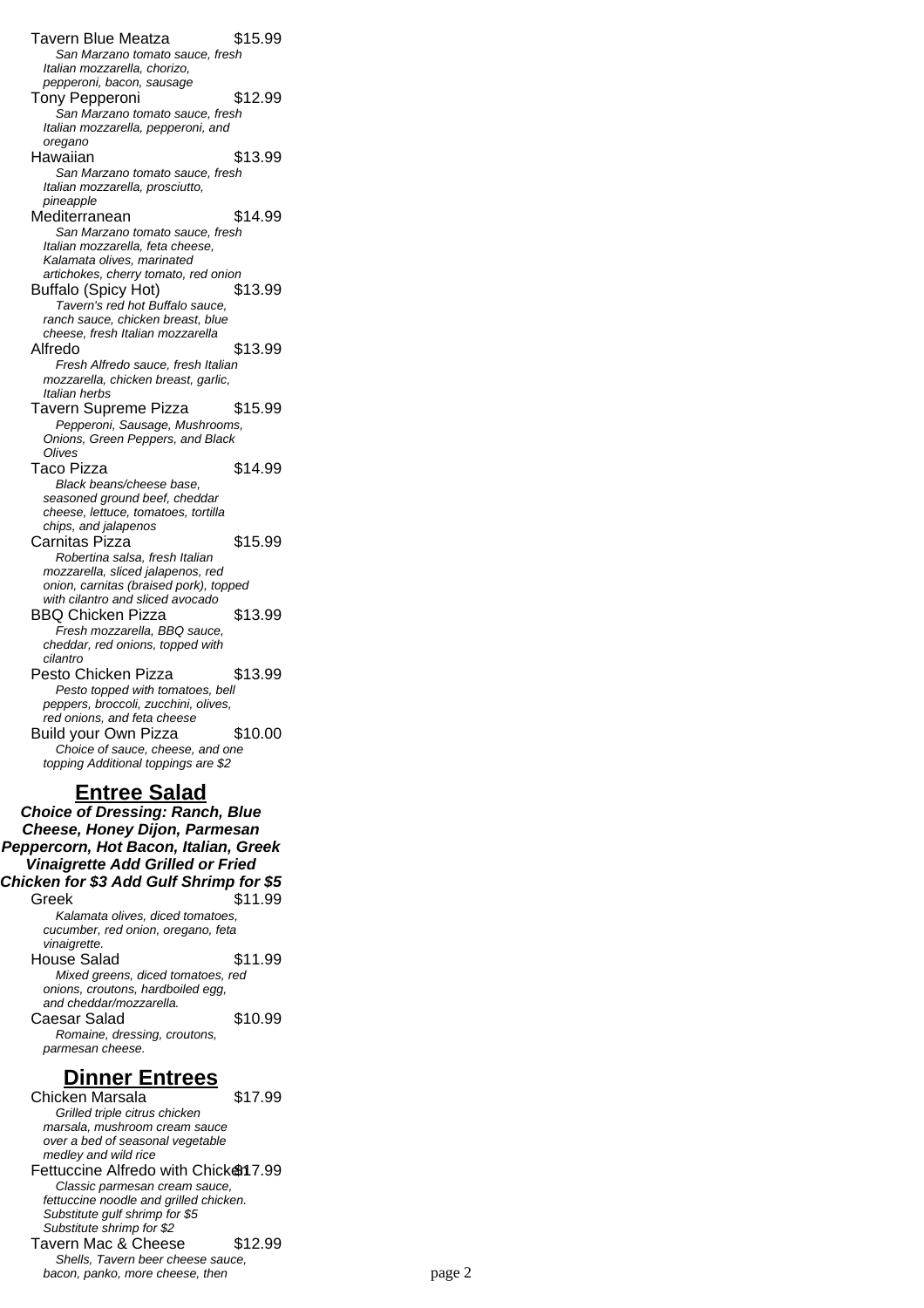baked to perfection and topped with toasted mozzarella. Tequila Steak Fettuccini \$17.99 Tender grilled steak slices marinated in a house-made creamy Teriyaki-Tequila sauce with mushrooms and onions, and tossed with Fettuccini pasta and presented with garlic bread

## **Sandwiches**

**Sandwiches served with beer battered fries & half corn on the cob. Substitute any side for \$2 Additional fixings are \$1 Substitute black-bean or impossible patty on any sandwich** All Iowa Pork Tenderloin \$12.99 Hand breaded or grilled, served on two gourmet split top buns, lettuce, tomato, pickle, onion Brunch Burger \$13.99 Hashbrown, bacon, egg (cooked to order), cheese- no garnish Tavern Burger \$12.99 Grilled steak burger, gourmet split top bun, lettuce, tomato, pickle, onion, choice of cheese Gut Buster Burger \$14.99 Double steak burgers, bacon, cheese, onion rings, lettuce, tomato, pickle, onion Black Bean Burger \$11.99 Avocado, fire roasted pepper, red onion, cilantro lime aioli, choice of cheese. Turkey Club \$10.99 Turkey, Swiss, Bacon, Lettuce, Tomato, Mayo, Guacamole served on Wheatberry Bread Chicken BLT Sandwich \$12.99 Breaded or grilled chicken breast, lettuce, tomato, bacon, choice of cheese, and house made avocado spread, over ciabatta bread Tavern Dog \$11.99 Two dogs. One with Ketchup, mustard and relish, and the other with beer cheese, chorizo and pico de gallo Chicken Parmesan Sandwich\$12.99 Grilled or fried, topped with San Marzano tomato sauce, melted mozzarella over a Ciabatta bun BLT \$9.99 Bacon, Lettuce, Tomato and Mayo on Wheatberry Bread Roast Beef French Dip \$12.00 Swiss Cheese, Hoagie roll. Side of aujus. Pick Two \$8.99 Combination Lunch; Cup of soup Side salad Half sandwich One taco

#### **Tacos**

Steak Tacos \$12.99 Three corn tortillas with grilled marinated steak topped with onions, cilantro, pico de gallo, mozzarella. Served with our Mexi-rice and Tavo sauce. Carnita Tacos \$11.99 Three slow roasted carnitas (braised pork) tacos topped with Pico De Gallo and served with Mexi-Rice and Tavo Sauce Al Pastor Tacos \$12.99 Boneless pork shoulder thin sliced, spit grilled, served with Mexi rice and Tavo sauce Fish Tacos \$13.99 Three fish tacos topped with a house slaw of green peppers, red onions, pineapple, and mozzarella. example to the page 3